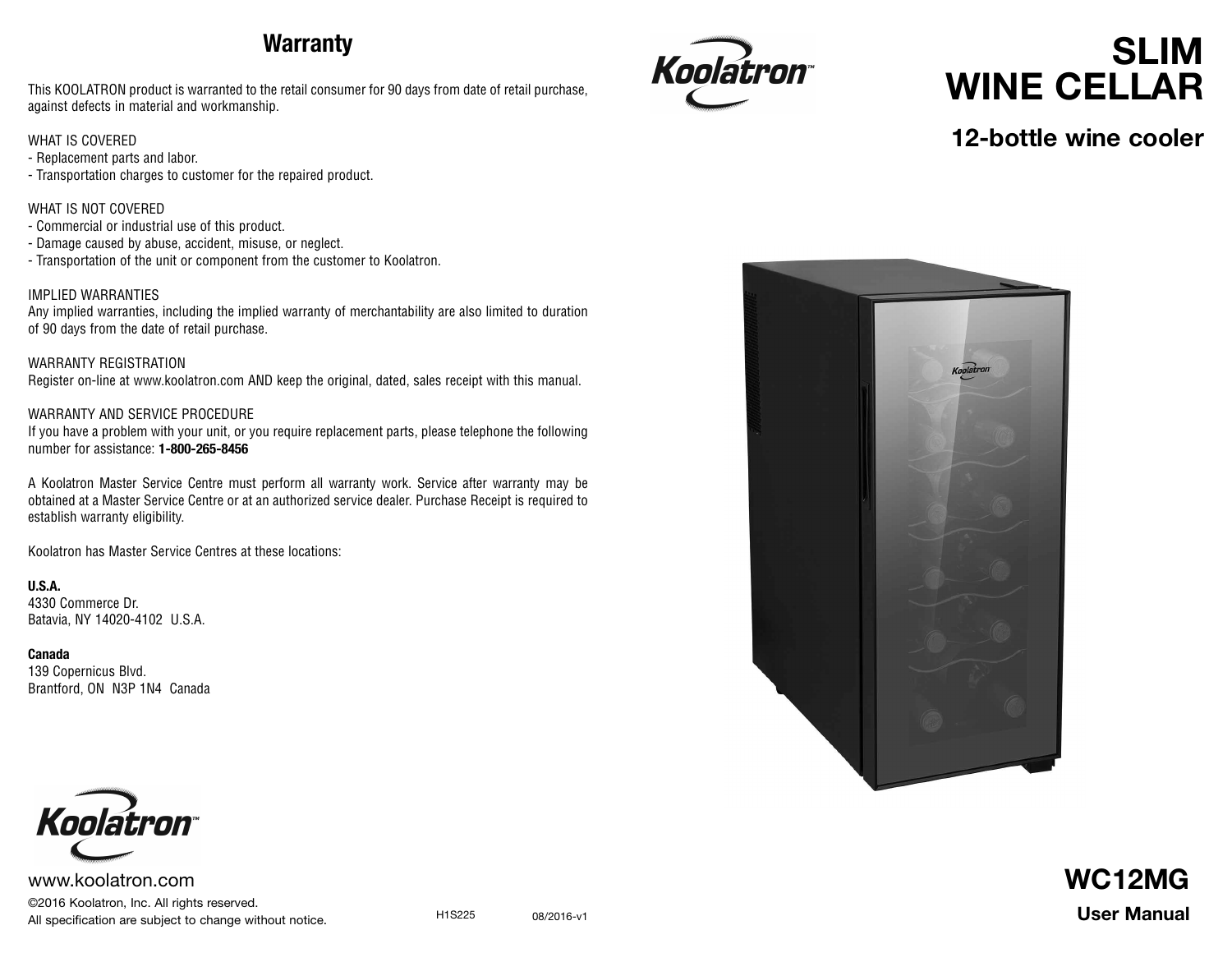### **FEATURES**

- free-standing
- capacity 12 bottles x 750 mL (25 fl. oz.)
- thermoelectric cooling
- adjustable temperature
- temperature range 8°C to 18°C (46°F to 66°F)
- double-paned mirror glass door
- removable shelves
- dark interior
- soft interior light
- adjustable legs
- vibration free

# **SPECIFICATIONS**

Power Requirements: AC 110-120V 60Hz 75W

Max. Temp.: 18°C +/- 3°C (66°F +/- 5°F) at 22°C (72°F) ambient air temp. Min. Temp.: 8°C +/- 3°C (46°F +/- 5°F) at 22°C (72°F) ambient air temp.

### **SAFETY**

- Household Use Only.
- This unit is an indoor appliance. DO NOT use OUTDOORS.
- There must be at least 100 mm (4") clearance around the unit to ensure proper ventilation.
- Place unit on a flat surface, away from heat sources.
- Do not use the appliance if the plug or cable is damaged. If the power cord is damaged and/or is malfunctioning, please contact the manufacturer.
- Pull the plug out of the outlet to disconnect. DO NOT pull the cord.
- Do not touch the plug with wet hands.
- Never clean appliance parts with flammable fluids. Do not store or use gasoline or any other flammable vapors and liquids in the vicinity of this or any other appliance. The fumes can create a fire hazard or explosion.
- Unplug the appliance when not in use.

### **Use of extension cords**

Because of potential safety hazards under certain conditions, we strongly recommend against the use of an extension cord. However, if you must use an extension cord, it is absolutely necessary that it is a UL-listed (in the United States) or a CSA-listed (in Canada), 3-wire grounding type appliance extension cord having a grounding type plug and outlet and that the electrical rating of the cord is 15 amperes (minimum) and 120 volts.



- 1. Temperature control
- 2. Interior light
- 3. Cold fan grille
- 4. Shelf
- 5. Foot
- 6. Water tray
- 7. Magnetic seal
- 8. Door frame
- 9. Mirror glass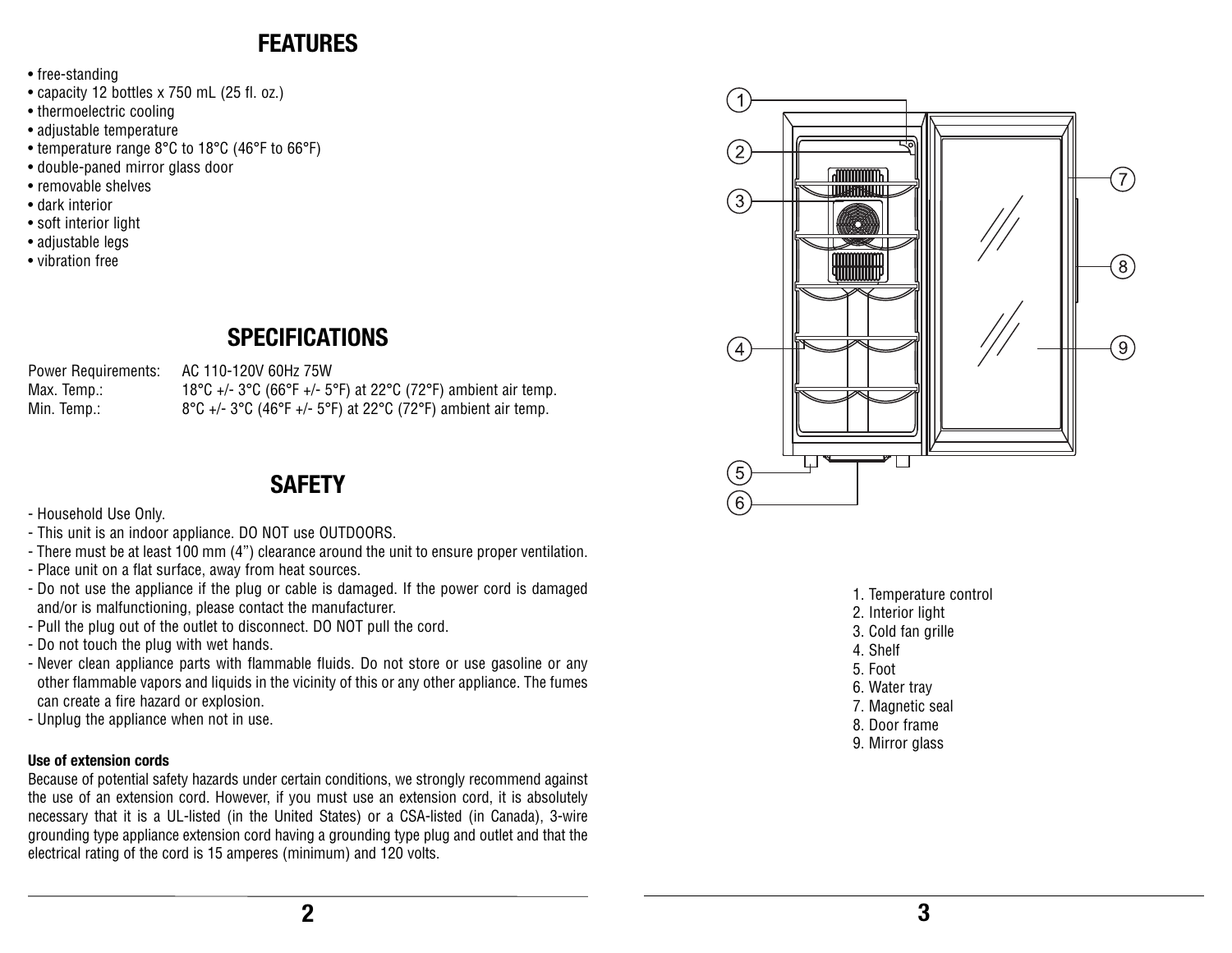### **INSTALLATION**

BEFORE USING YOUR WINE CELLAR

- Remove the exterior and interior packing.
- Clean the interior surface with lukewarm water using a soft cloth.

### INSTALLATION OF YOUR WINE CELLAR

- This appliance is designed for free standing installation. Allow 50 mm of space between the unit's side and 100 mm between back and the wall.
- Place your Wine Cellar on a floor that is strong enough to support it when it is fully loaded. To level your Wine Cellar, adjust the front leveling leg at the bottom of the Wine Cellar.
- Locate the Wine Cellar away from direct sunlight and sources of heat (stove, heater, radiator, etc.). Direct sunlight may affect the acrylic coating and heat sources may increase electrical consumption. Extreme cold ambient temperatures may also cause the unit not to perform properly.
- Avoid locating the unit in moist areas.
- Plug the Wine Cellar into an exclusive, properly installed-grounded wall outlet. Do not under any circumstances cut or remove the third (ground) prong from the power cord. Any questions concerning about power and/or grounding should be directed toward a certified electrician or an authorized products service center.

# **OPERATING INSTRUCTIONS**

You can adjust the temperature to match the variety of wine by adjusting the temperature control knob located inside on the top right corner. "High" is the warmest setting and "Low" is the coldest setting. The dial may be set any place on the scale, it does not have to be set exactly on a number.

It will take approximately 1 hour for the unit to stabilize the temperature. Fill the wine cooler with your choice of wine bottles. Allow 2 hours of operation before the bottles reach the desired temperature.

![](_page_2_Figure_13.jpeg)

![](_page_2_Figure_14.jpeg)

The Wine Cellar should be placed where the ambient temperature is between 59°F to 77°F (15°C to 25°C). If the ambient temperature is above or below this range, the performance of the unit may be affected. For example, placing your unit in extreme cold or hot conditions may cause interior temperatures to fluctuate.

RECOMMENDED TEMPERATURES FOR CHILLING WINE Red Wines: 59-66°F (15-18°C) White Wines 46-59°F (8-15°C)

The above temperatures may fluctuate depending on whether the interior light is ON or OFF or the bottles are located on the upper/middle/lower section.